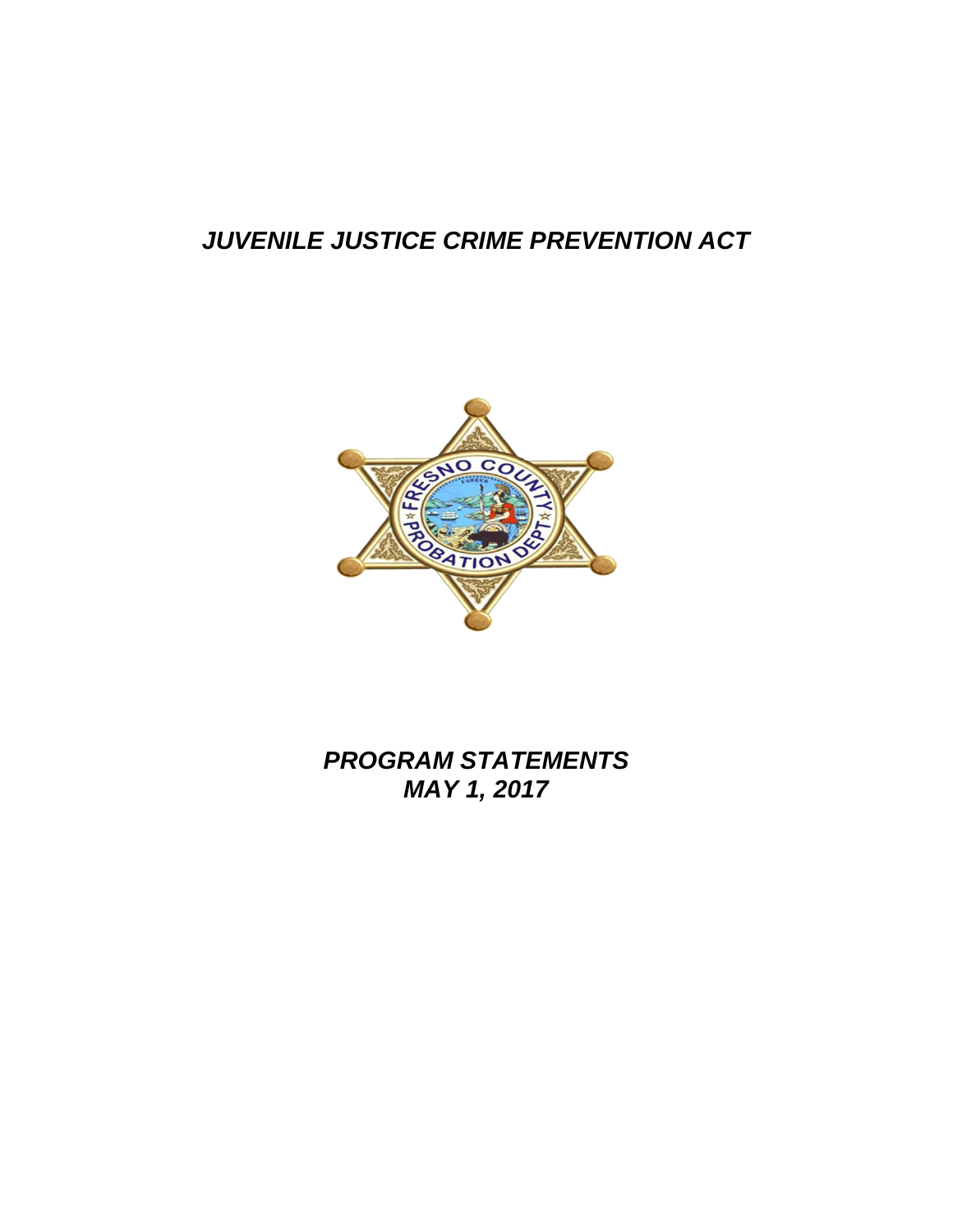## **(1) Informal Probation Prevention Program**

Informal probationers, although located at the entry level of the Juvenile Justice System, these youth are not necessarily considered high risk, but have high needs. Unless effective evidence based practices are employed with this population, further and more criminogenic behavior can be expected.

The program goals are to reduce arrest, incarceration and a higher level of restitution collection and community service completion. As a component of their program, youth and families are assessed promptly after Court and seen by the Deputy Probation Officer (DPO) to review their terms and conditions of informal probation. In a collaborative environment, they will also be referred to agencies which will monitor their completion of special conditions, such as therapy, drug treatment, anger management, family counseling, and other programs designed to meet their overall rehabilitative needs which have been shown to be effective in reducing recidivism with this population. DPO's supervising these informal probationers can refer these probationers to the Community Justice Conference (CJC), which is a program of Victim Offender Reconciliation Program (VORP) of the Central Valley. Both CJC and VORP utilize evidence based practices including cognitive behavioral therapy. With the assistance of locally trained mediators, CJC facilitates a mediation and restitution process which takes into account the needs and the concerns of the victim, offender, and the community. CJC gives the people involved an opportunity to decide how to best address the offense and how to keep it from re-occurring. Once the agreement is met with the offender and the victim, CJC reports to the Court the outcome of the mediation. CJC monitors the plan and assists the parties in keeping agreements. The DPO's will also work in collaboration with school districts and treatment providers to ensure compliance with orders of the Court and in particular restitution collection.

#### **(2) Fresno County School Based Officers Intervention Program**

The second identified area of the program is in intervention. The Fresno County Probation Department's plan is to strategically place DPO's in the communities where the youth live and spend a majority of their days. By placing the DPO at the youth's school, they are in a position to be aware of the youth's behavior, his/her study habits, and other factors that can help officers gain a realistic perspective of the overall adjustment. The DPO can more readily intervene when called upon, where situations demand, in order to affect more timely resolutions to problems as they arise. Parents too, as well as other family members, can be called upon to assist when needed. For those who live in the rural areas, this plan also addresses their needs.

The School-Based Program is well established for creating a partnership between Juvenile Probation Departments and local schools that place DPO's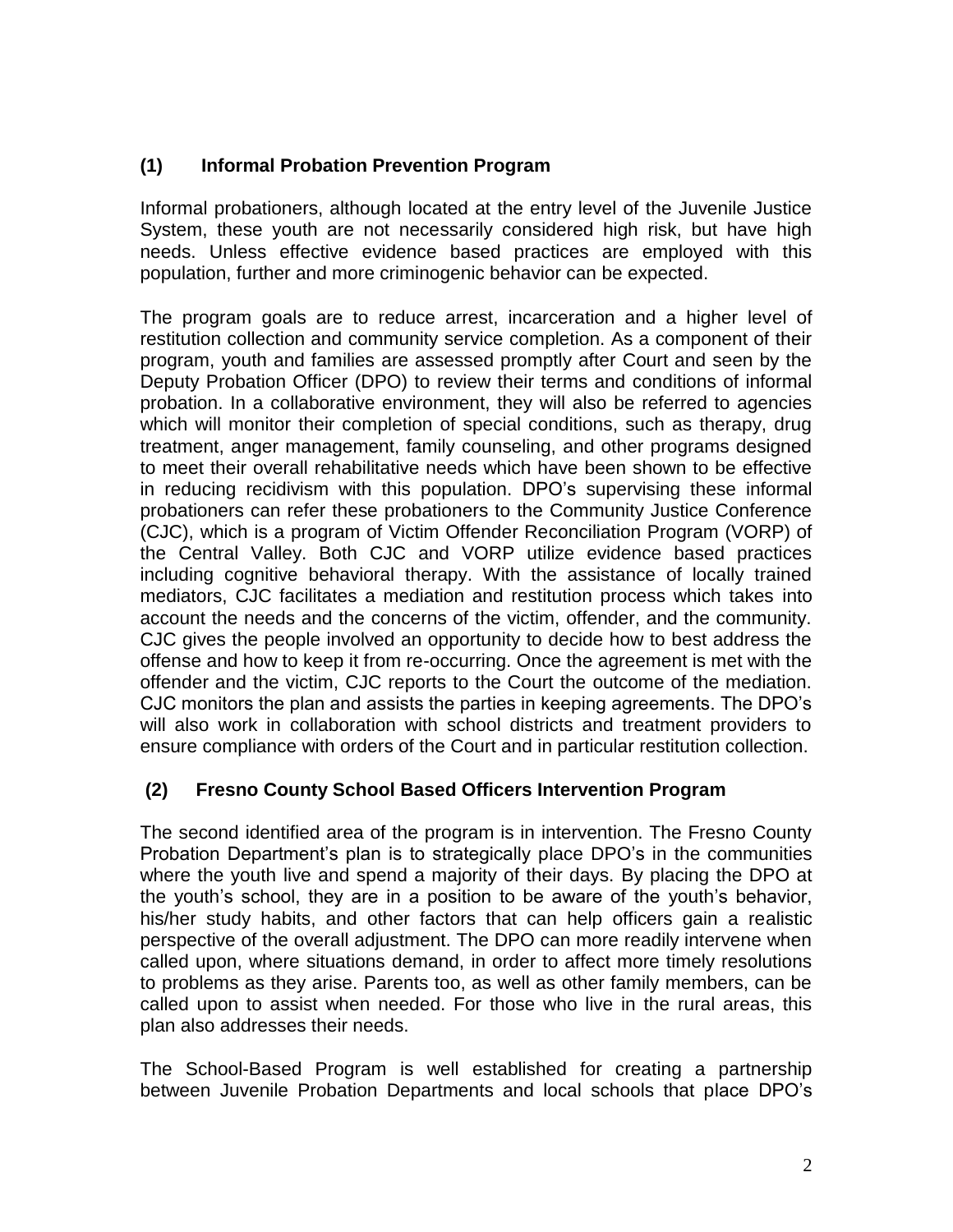directly within the confines of the school. This program targets youth who are under the supervision of the Court. The benefit of school-based probation is that it increases the contact between the officers and the youths. The primary focus is a collaborative effort of probation, police, and schools to closely monitor juvenile probationers attending high school campuses while developing and implementing school based interventions i.e. restorative justice, youth courts, informal sanction and interventions. Some interventions also include non-traditional events such as school sporting events and other school large happenings where "high visibility" and proactive approaches avoid delinquency and promote a safe environment for youth and the community. The program goals are to reduce the arrest, incarceration and violation of probation rate and to increase the successful completion of probation rate, a higher level of collection of restitution and a greater level of community service completion.

Under a traditional probation model, an officer may contact the youth only once a month, but with DPO's directly in the schools, officers can provide almost daily informal contact as well as much more frequent formal meetings during, before, and after school hours. Being located in the schools also permits the DPO's to check attendance, discipline records, and other information about probationers, as well as to check with teachers about academic progress. Consequently, DPO's develop more substantial personal relationships with youth, resulting in improved communication and understanding.

The Department will utilize five DPO's in five separate mainstream high schools in the Fresno Unified School District, the largest school district in the City and County of Fresno: Bullard, Sunnyside, Roosevelt, Edison and Cambridge/DeWolf. They also have access to the connected alternative high schools, as well as their feeder elementary and middle schools. Supervision of youth on formal probation will be carried out by DPO's who are assigned full-time to the Campus Unit.

Two DPO's are assigned to Central Unified School District, which will also provide supervision for youth on probation, in order to ensure accountability and compliance with Juvenile Court orders. Officers assigned to the campuses will help to maintain school safety, monitor student attendance and behavior, and provide a partnership with other law enforcement officers assigned by their agencies. A probation/police partnership also exists, in order to take enforcement action, when necessary.

The next largest city in Fresno County is the city of Clovis. There will be two DPO's assigned to work with probationers at the five Clovis Unified high schools within the city and its environs. They will be assigned full-time to the Clovis Unified School District (CUSD) campuses, where they will provide an adjunct to CUSD's Police Department team and will also work closely with the Clovis Police Department in a united effort to divert youth from further involvement with the Juvenile Justice System. Offices for DPO's are available on campus, as well as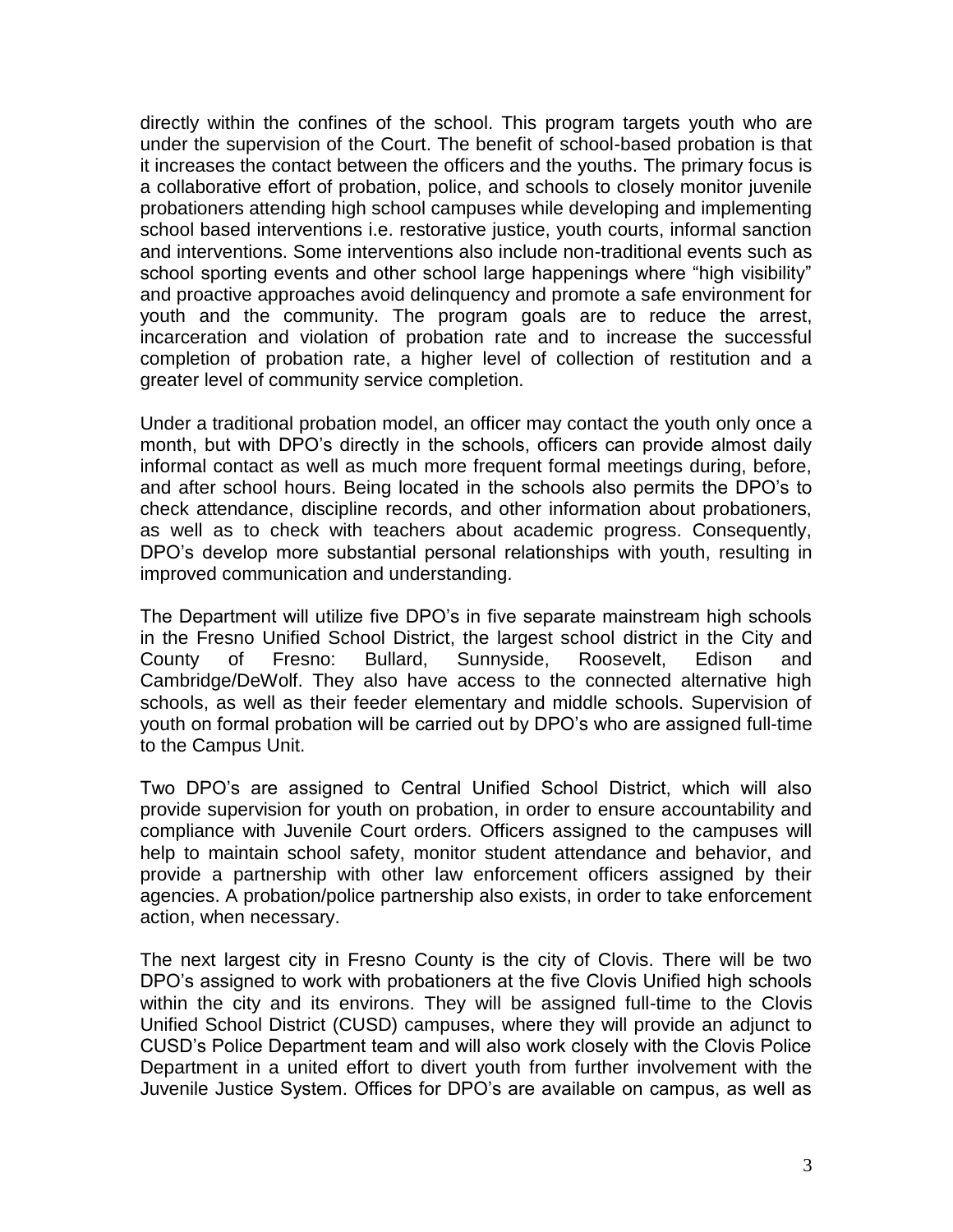in the Clovis Police Department, in order to allow closer and more frequent interaction between the youth and the DPO.

One DPO is assigned to the Sanger Unified School District which will also provide supervision for youth on formal probation, in order to ensure accountability and compliance with Juvenile Court orders. Officers assigned to the campuses will help to maintain school safety, monitor student attendance and behavior, and provide a partnership with other law enforcement officers assigned by their agencies. A probation/police partnership also exists, in order to take enforcement action, when necessary.

The Fresno, Central, and Sanger School districts have collaboratively agreed to promote youth development to include an age-appropriate prevention/ intervention program for youth enrolled in their respective School District elementary schools. The goal is promote positive behaviors in the school, home, and community by fostering positive, proactive relationships with DPO's. Contacts with probationers will be made on campus, in the youth's home, and in other areas of the community. In addition, all of the FUSD High Schools involved in this project operate Juvenile Youth Courts, an evidence based practice, where students who are first-time offenders are held accountable by their peers. Sanger Unified and Central Unified School Districts also implement the Juvenile Youth Court practice. The Campus DPO can also use the Youth Courts as an alternative to filing a formal petition, thus avoiding the Delinquency Court.

The next school partnership is found in the geographical outlying areas of the county. East and West County Supervision officers will provide supervision with collaborative partners' school and police partners. There will be four DPO's assigned full-time to the rural areas of Fresno County. Two DPO's will be assigned to the Eastern area. There will also be two DPO's focusing on the Western area with one collaborating with the Coalinga Police Department and the other collaborating with Kerman High School Campus. The DPO's will build collaborative partnerships with law enforcement entities as well as schools in various towns located within their assigned areas. Each DPO will become a case manager for his/her geographical area and will make personal contact with probationers in their homes, in their schools, and in the community.

The DPO partners include the following: School Resource Officers, School Administrators, Community-Based Organizations, Mental Health Services Providers, and Public Health Services. The multidisciplinary team will focus on restitution and other probation conditions.

The elementary schools chosen for this program were identified by school district Administration. In addition, DPO's will be assigned to the schools based on the student progression to the respective high school campuses. Each elementary site will be scheduled a variety of hours of service per week; however, this may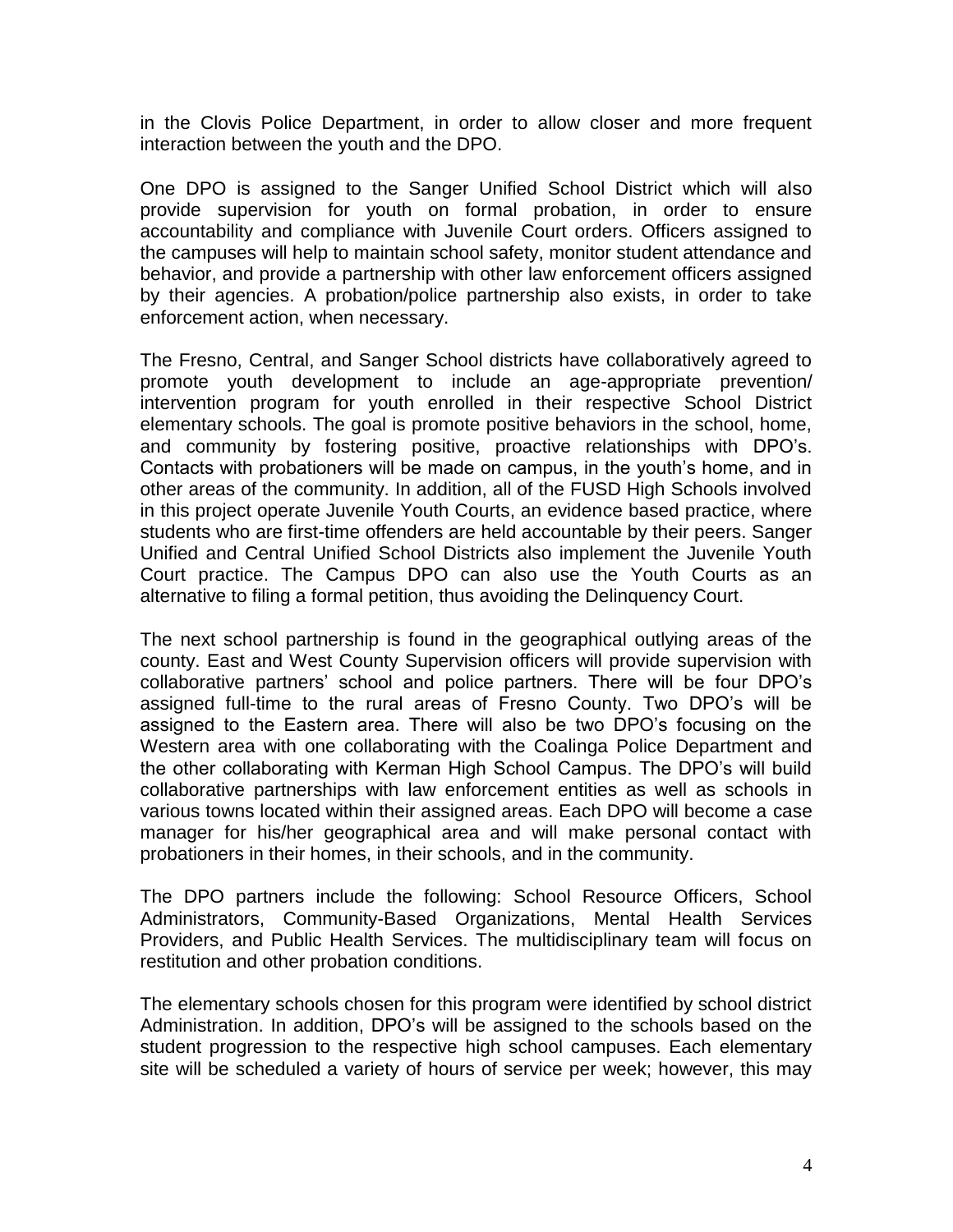vary based on other factors i.e. training, Court mandates, or deployment to other schools.

## **Deputy Probation Officer services may include but not limited to:**

- Develop and maintain a relationship with students and school staff by increasing trust and reducing barriers.
- Greeting students in the morning
- Classroom presentations i.e. Character Counts, Tobacco/Drug prevention, bullying
- Recess and Lunch time interaction
- Student/Parent resource; Guide school staff and parents of available programs/services within the community to address the family needs as well as individual student need.
- Participate in After School Programs (ASES, EDEP, Greenshack)
- Attend/Support school assemblies i.e. Red Ribbon Week
- Attend/Support/Supervise Sporting events
- Attend/Support special school functions (i.e.: Jog-a-thons, field trips)
- Promote reading programs
- Work with Child Welfare and Attendance staff
- Support specific school site initiatives / goal

#### **(3) Violet Heintz Educational Academy/Day Reporting Center Intervention Program**

The Violet Heintz Educational Academy (VHEA) is a Community School Program that provides educational programming for students who are referred by the Probation Department or home school district. Students are also identified and referred through the transition team from the Juvenile Justice Campus for those probationers who were not attending any other school or have been expelled from district programs. Grade 7-12 students are provided with an educational program tailored to meet their individual academic learning level and behavioral needs.

VHEA also provides the Day Reporting Center program (DRC) for those probationers that are Court-ordered to complete the 180 day substance abuse or mental health component of the program, which also consist of 30 days on the Global Positioning System (GPS). Upon completion of the program, youth are eligible to continue with their education at the school site or reintegrate back into their home school district. The students eligible for DRC are youth in grades 9- 12.

The DPO assigned to VHEA provides supervision for youth on formal probation, in order to ensure accountability and compliance with Juvenile Court orders. The Fresno Police Department also partners with the school to provide a collaborative approach to ensuring safety, security, mentoring and to take enforcement action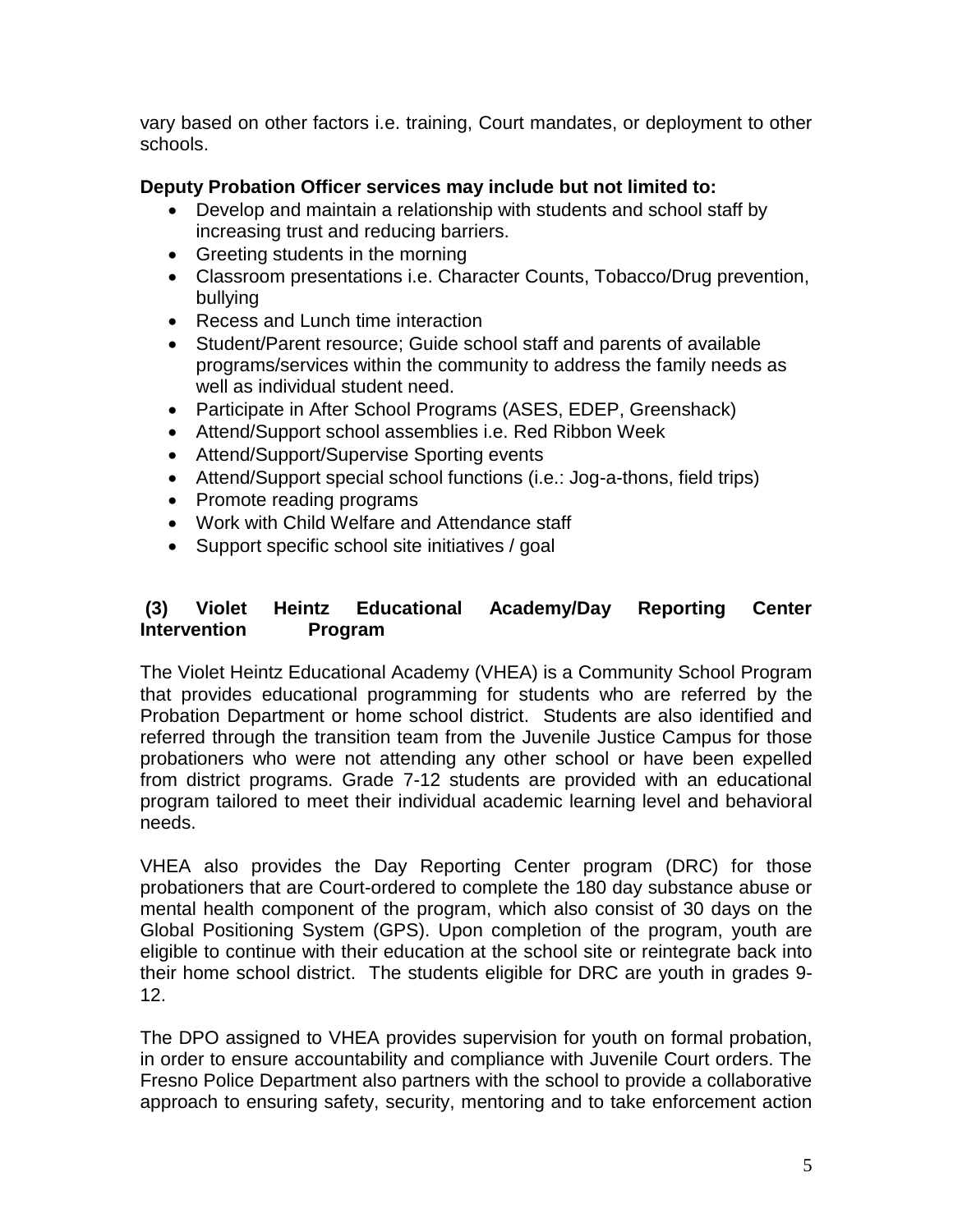when necessary. Officers assigned to the campuses will help to maintain school safety, monitor student attendance and behavior, and provide a partnership with other law enforcement officers assigned by their agencies.

The program goals are to reduce the arrest, incarceration and violation of probation rate and to increase the successful completion of probation rate, a higher level of collection of restitution and a greater level of community service completion.

The DRC at VHEA is a multidisciplinary, community-based alternative to incarceration for juvenile offenders. It is a treatment-oriented program comprised of probation, mental health, substance abuse programs, and a school for students who are having mental health or substance abuse problems. Through a combination of intensive supervision and direct services for these youthful offenders, they will be encouraged to live a criminal free lifestyle. Anger management and parenting classes are also sometimes offered by the school staff or on site mentors.

School-based DPO's can also provide the following:

- Intervene in crisis situations involving juvenile probation clients.
- Assist schools in handling disruptive behavior by probationers or other youth.
- Coordinate interventions with the schools and other agencies.
- Coordinate re-entry efforts for youth returning from a Juvenile Justice facility.
- Serve as an agent of early intervention for disruptive or truant youth who are not yet involved in the juvenile justice system.

## **(4) Fresno County Family Behavioral Health Court Intervention Program**

Another program component of intervention will be the Behavioral Health Court (BHC). The Juvenile Delinquency Mental Health Court was one of the projects of the Juvenile Justice Services Collaborative. To avoid the stigma attached to "Mental Health Court" the court was named "Behavioral Health Court" or BHC, and then subsequently changed to "Family Behavioral Health Court" or FBHC to underscore the importance of family involvement. FBHC is a Juvenile Delinquency Superior Court program designed to adjudicate and provide treatment plans for youth who are at high risk to the community as indicated by their assessed and demonstrated mental health impairment.

A DPO will be assigned to a caseload of high needs probationers, who have demonstrated mental health needs requiring specialized assistance. Many have a history of violence and failed response to past treatments. The program goals are to reduce the arrest, incarceration and violation of probation rate and to increase the successful completion of probation rate.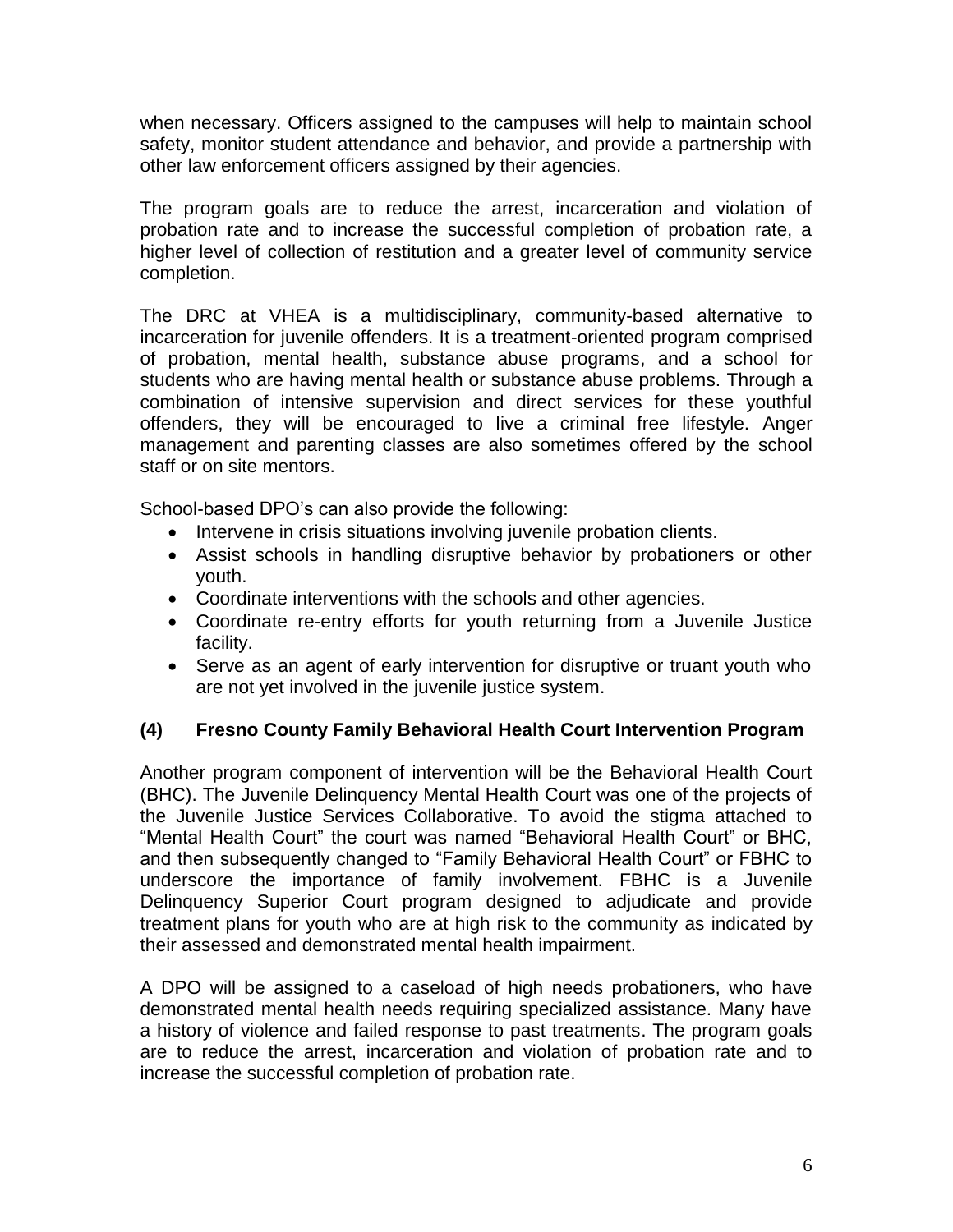The focus of FBHC is the protection and safety of the community, the youth and their families, the assessment and treatment of youth needing mental health services; and the monitoring of the youth's subsequent mental health treatment plan. FBHC establishes connections with community-based organizations and family support systems that previously were not being effectively utilized. FBHC also includes procedures to evaluate the success of the program.

The focus of FBHC supervision is:

1. Provide protection to the community, youth and their families;

2. Ensure that each youth appearing before the Court is held accountable and receives the treatment and services he or she needs to effectively address their delinquent behavior and to avoid further contacts with the juvenile justice system;

3. Ensure that government, nonprofit, and private organizations provide the treatment and services that they are obligated or have agreed to provide.

4. Reduce placement in custodial facilities and group homes by engaging participants and their families in the treatment process.

The Family Behavioral Health Court team comprised of the assigned Juvenile DPO, FBHC Coordinator, Defense Counsel, Deputy District Attorney, Department of Behavioral Health Clinician, and the Juvenile Court Judge. The FBHC team uses a collaborative approach to review and suitably address each youth and family referred to the program and sustain participation based on the youth's and family's needs.

The youth must be an adjudicated ward of the court unless the FBHC Team agrees that the youth is suitable for diversion. The youth must have a diagnosed mental illness (i.e. major depression, bipolar disorder, schizophrenia, mood/anxiety disorders) or a developmental disability (i.e. intellectual disability, autism), or organic brain disorder. Exclusionary diagnoses are of a youth with Conduct Disorder or ADHD only. The mental illness or developmental disability primarily contributed to the delinquent conduct. The youth and family must agree to voluntarily participate in the program and cooperate with team members, including compliance with any medical protocol.

The FBHC team will meet prior to each FBHC session. The FBHC team will review all referrals for suitability. The FBHC team will review the probation report, mental health assessment, and any other evaluations to determine if the youth is suitable for the FBHC. All members of the FBHC team may present additional information and opinions regarding the youth's suitability.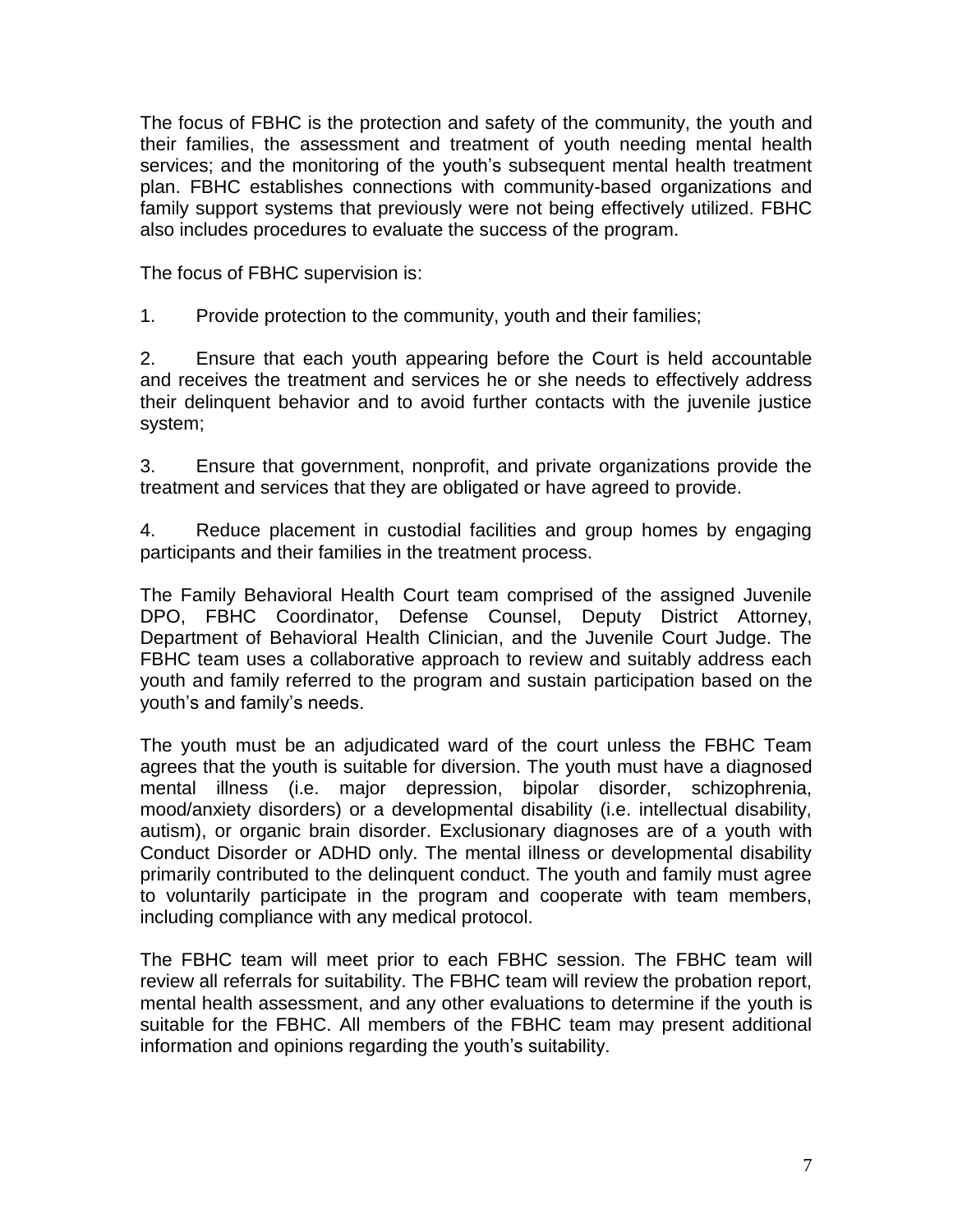Subject to capacity limitations, cases deemed both eligible and suitable will be accepted into the program. If there is not unanimous agreement of the team members, the FBHC judge's decision regarding eligibility and suitability will be final.

The DPO assigned to the FBHC serves as part of the FBHC team in the development, documentation and implementation of the individualized treatment plan. The DPO is also responsible for supervision of the youth. The probation officer is trained to recognize and empathetically handle issues of youth and family in FBHC. Based on the needs of the youth and family, the FBHC DPO may have increased contacts at school and home, participate in Child Family Team (CFT) meetings with treatment provider, attend Individualized Educational Plan (IEP) meetings, attend community outings, mediate free exchange of information amongst invested parties to include school, treatment, and medical providers, and assist with ensuring compliance with developed treatment plan.

The primary contracted provided for FBHC is currently Uplift Family Services Assertive Community Treatment (ACT) program which is an evidence based treatment modality designed to reduce barriers to accessing treatment services. The clinical staff of ACT may provide the following treatment services based on the needs of the youth and family.

- Higher intensity levels of treatment that provides 24/7 availability to clients when needed
- Individual therapy
- Group therapy
- Family therapy (as indicated and therapeutically appropriate)
- Parenting coaching
- Behavioral coaching
- Addiction and prevention services
- Educational and vocational services
- Medication management
- Other various case management services to families as they are needed

The FBHC program takes approximately one year to complete and is comprised of three stages: assessment, intervention and learning new skills to manage the mental health condition, and stabilization. In each stage, the goal is that the behavior is demonstrated in each of four areas for a period of time before being eligible to promote to the next stage. The time period is flexible and promotion may be based upon individual circumstances.

The FBHC team will determine whether the youth and family have successfully completed the FBHC program by considering the following factors. The youth has complied with the terms and conditions of his/her probation for a significant period of time. The youth and his/her family are no longer in need of treatment services, the youth's condition has stabilized over a significant period of time and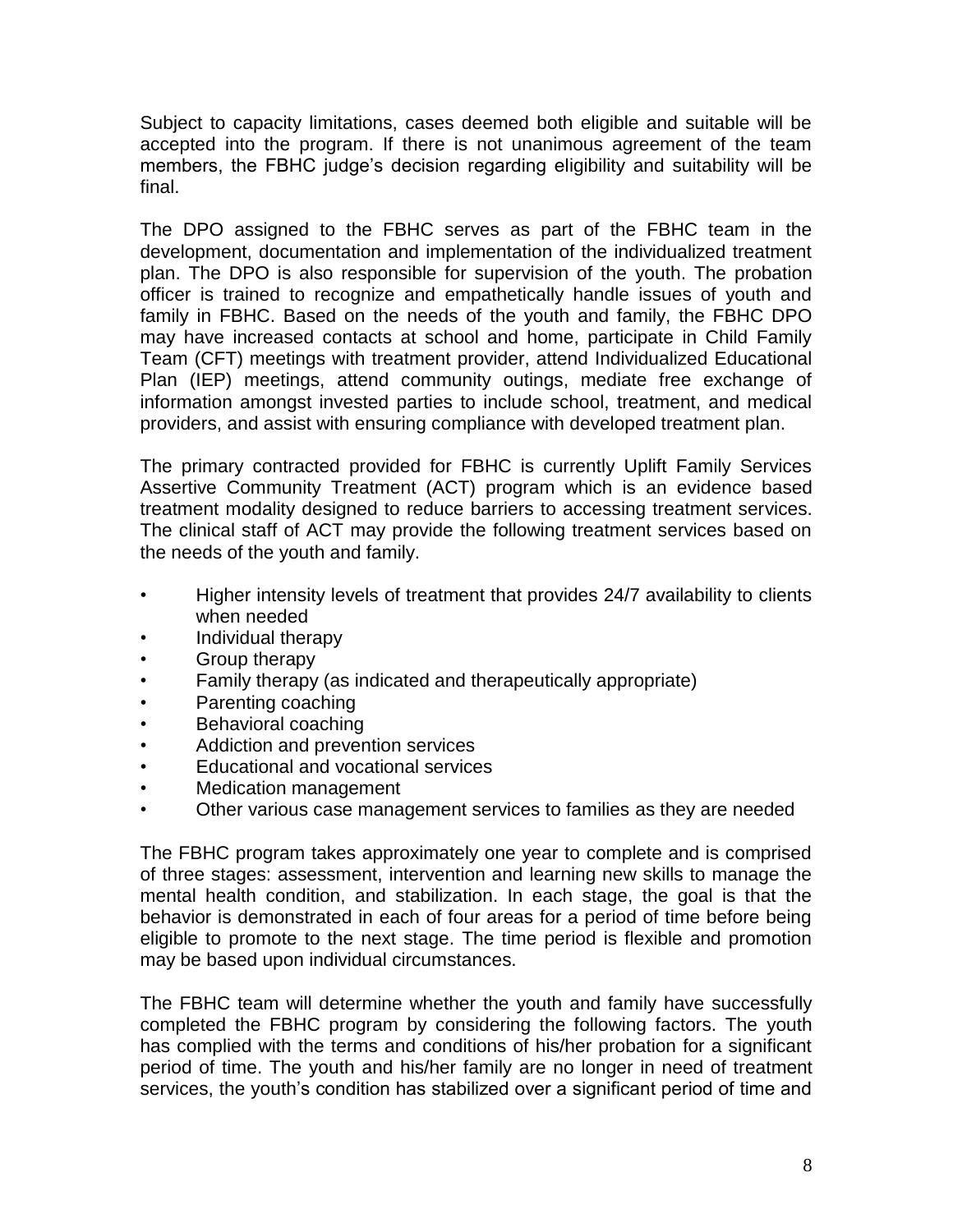the family can obtain the needed services in the community without the involvement of the FBHC.

#### **(5) Fresno County SAU Aftercare Intervention Program**

Another program component is a DPO assigned to the Fresno County Probation Department Juvenile Substance Abuse Aftercare caseload. Youth that have completed the 180-day Floyd Farrow Substance Abuse Unit (SAU) dual diagnosis treatment program are assigned to this caseload. While in the inpatient program, youth will be assigned to a group with approximately 10 to 15 youth, a mental health clinician, and a substance abuse counselor. Case management services are provided by the treatment team. Evidence based practices include Cognitive Behavioral Treatment Curriculum. Services included but not limited to the following: Individual therapy, family therapy, group therapy, multi-family groups, psycho-education, and case management. Medical treatment and medication therapy will be utilized when appropriate by Corizon Health.

In addition, the substance and mental health counselors will apply the Therapeutic Community and Motivational Interviewing with the youth in the SAU program. These practices are evidence-based and they also use Gender-Responsive Services. Once these youth complete the in-patient component of the program, they will be released back in the community.

The DPO assigned to this caseload has case management responsibility for the duration of the youth's period on probation. It is the responsibility of the DPO to refer the youth, living in the city of Fresno, to Family Youth and Alternatives (FYA) for their substance abuse treatment. This particular program uses the same modalities as the SAU program.

Further, for out-patient treatment, the provider uses the Teen Matrix Model, which incorporates Motivational Interviewing and Cognitive Behavioral Treatment Curriculum. The modality consists of research-based techniques integrated into an approach that includes individual sessions, family sessions, group sessions, Twelve Step programs, and separate parent and adolescent substanceeducation groups.

A transition meeting is held prior to the youth's release involving multiple collaborative agencies such as a home school district representative, Focus Forward, The Boys and Girls Club, the youth, the parents, and the DPO. The focus of the transition meeting is to determine the best school placement to meet the youth's educational needs, provide the youth with appropriate referrals that will assist in rehabilitation once released to the community, and connect the youth to any supportive services that will promote a positive integration back into the community.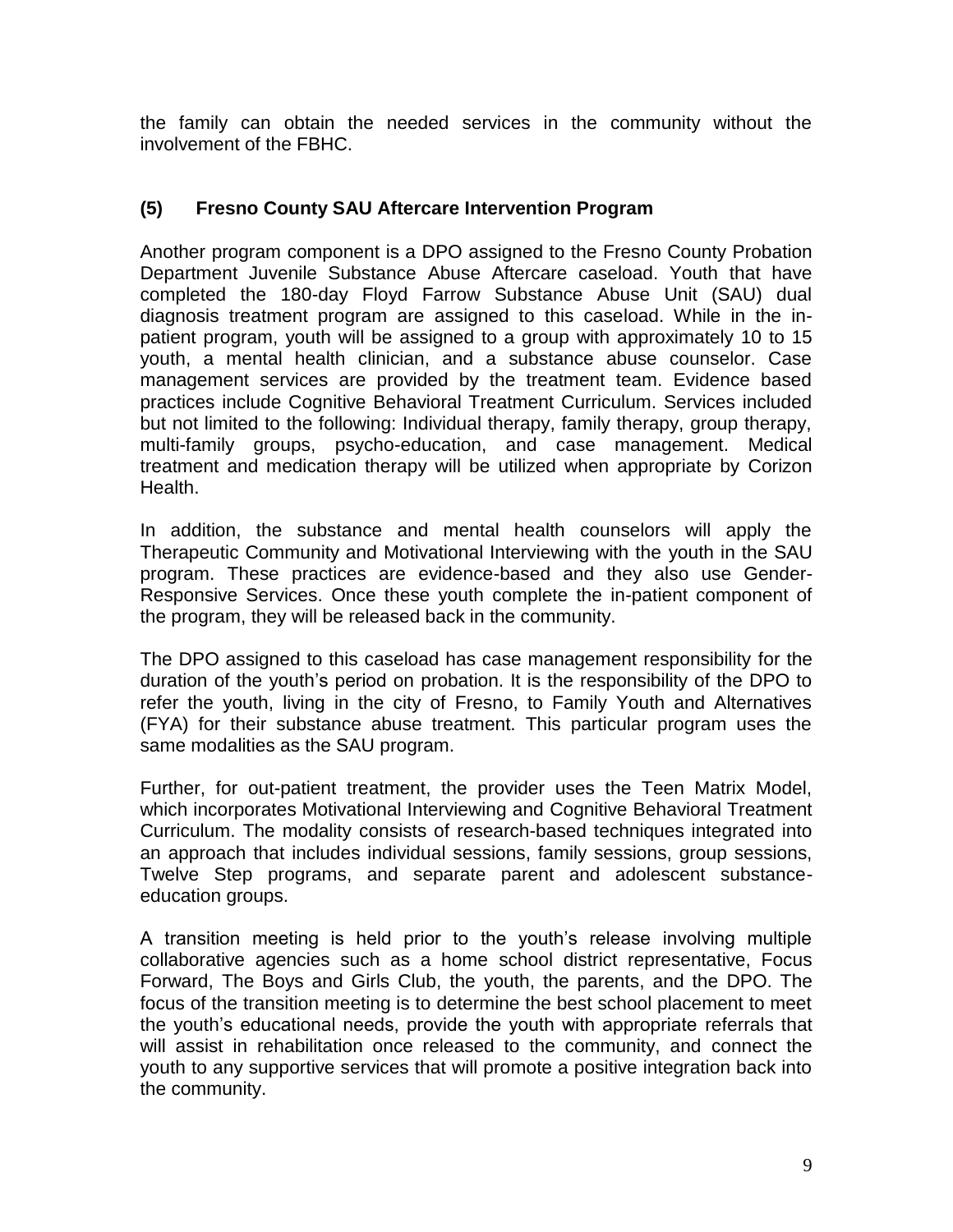Once the youth is released from custody, the DPO will ensure compliance with substance abuse treatment, they will also ensure compliance with all their conditions of probation, which will include drug testing. The program goals are to reduce the arrest, incarceration and violation of probation rate and to increase the completion of probation rate, and a higher level of collection of restitution.

The DPO will continue to work with law enforcement agencies, substance abuse treatment providers, and local school districts. Intensive supervision is provided for those high risk offenders, which can include contact with the offender in the home, school site, Probation Department, at varied hours and/ or on the weekends, in order to ensure the compliance of the offender. The DPO will work with all treatment providers, law-enforcement agencies, school districts, to ensure the youth's compliance with his/her conditions of probation.

## **(6) Fresno County Sex Offender Program**

Another program component will be a County Probation Department Juvenile Sex Offender caseload. This caseload is comprised of youth adjudicated in the Delinquency Court or who have been placed on Deferred Entry of Judgment for a sexual offense that requires them to complete out-patient Sex Offender Treatment. The program goals are to reduce the arrest, incarceration and violation of probation rate and to increase the successful completion of probation rate, a higher level of collection of restitution and a greater level of community service completion.

The assigned DPO will continue to work with treatment providers, to ensure compliance, as well as working with the offender's family and the local school districts. Intensive supervision is provided and can include contact with the offender in the home, school site, Probation Department, or at treatment facilities.

The DPO assigned to this caseload has case management responsibility for the duration of the youth's period on probation or DEJ. It is the responsibility of the DPO Officer to refer the youth to an acceptable out-patient Sex Offender Treatment program, which usually takes a minimum of 18 months to 3 years to complete, as well as individual and family counseling. The Sex Offender Treatment programs utilize Cognitive Behavioral Therapy (CBT) and/or Dialectical Behavior Therapy (DBT) interventions, which are evidence based, in the group setting as well as others but these interventions are effective for this population. The group environment is experiential in nature in order to minimize the participant's defenses so that the group therapists can experience the client as he would operate outside the office environment. Each treatment provider is responsible for reporting the progress and attendance in treatment.

The DPO will work with all treatment providers, law-enforcement agencies, school districts, the District Attorney's Office, and the Child Abuse Review Team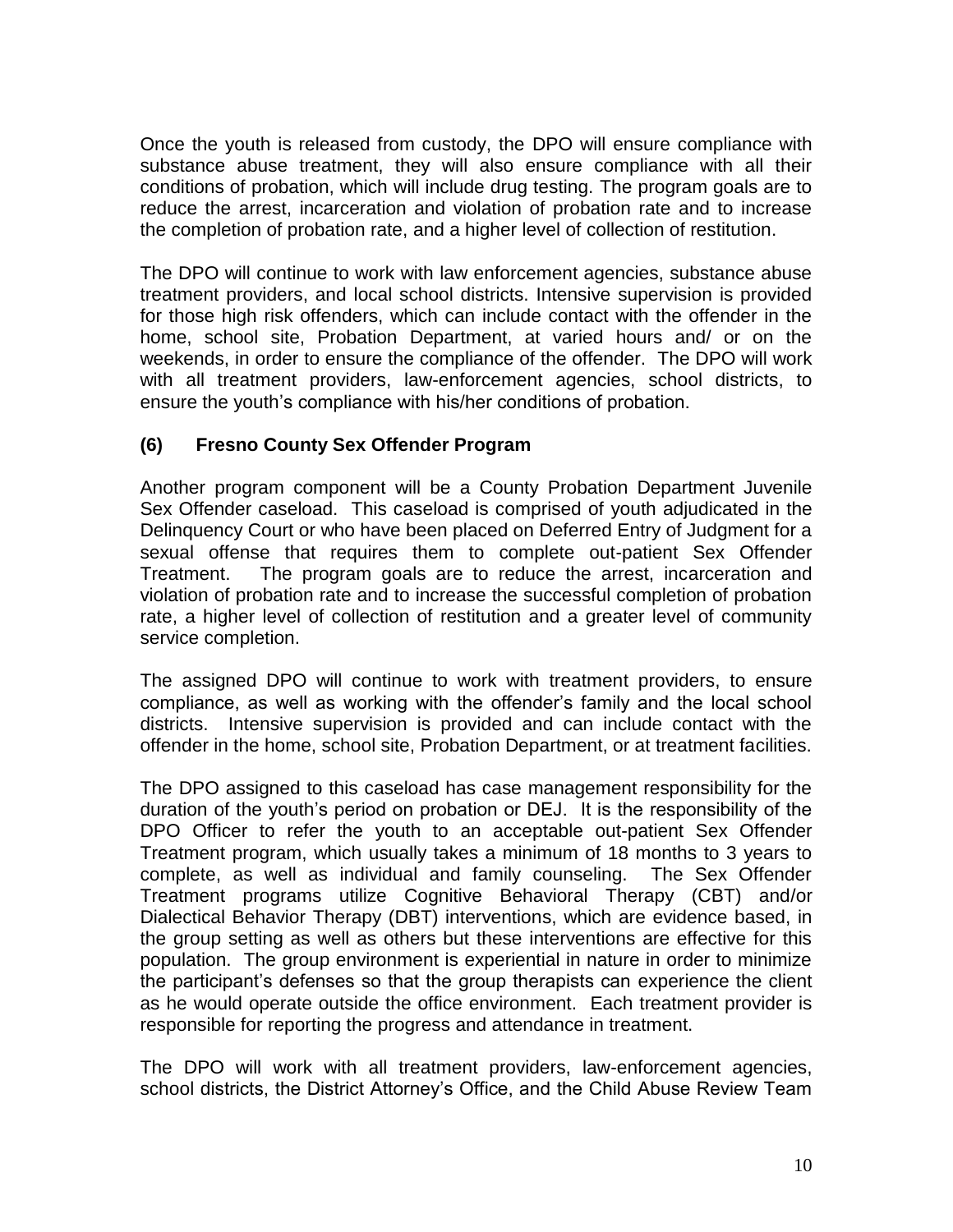(C.A.R.T.) to ensure the ward's compliance with his/her conditions of probation or DEJ.

## **(7) Fresno County Auto Theft Program**

The last component is a DPO assigned to an intensive supervision caseload for auto theft. An intensive supervision caseload is comprised of youth in the Delinquency Court for an Auto Theft related offense. In some instances, the youth may be granted Deferred Entry of Judgment.

The Fresno County Probation Department is currently identifying the following cases between the ages of 14-18

- CVC 10851(a)
- PC 496d(a)
- PC 496(a)- auto theft related
- PC 459/460(b)-auto theft related
- Other auto theft related offenses, i.e. PC 466, PC 487(d)(1), CVC 10801, CVC 10802, CVC 10803, CVC 10804 and any dismissed charges reserving right to comment and restitution.

The assigned DPO will work with law enforcement agencies, treatment providers, and local school districts. Intensive supervision is provided and can include contact with the offender in the home, at their school site, Probation Department, at varied hours and on the weekends, in order to ensure the compliance of the offender and for the protection of the community. The program goals are to reduce the arrest, incarceration and violation of probation rate and to increase the successful completion of probation rate, a higher level of collection of restitution and a greater level of community service completion.

The assigned DPO will work collaboratively with the assistance of lawenforcement agencies and the Help Eliminate Auto Theft (H.E.A.T.) program, which is a mutual approach in Fresno County. The H.E.A.T. program consists of officers from, the California Highway Patrol, the Fresno County Sheriff's Office, the District Attorney's Office and the National Insurance Crime Bureau. This multi-agency task force is dedicated to effectively enforcing vehicle theft laws and to investigate other criminal activity related to vehicle thefts. The officer assigned also collaborates with the Fresno Police Department's Career Criminal Auto Theft Team (CCAT). In addition, the officer will work collaboratively with school districts and treatment providers to ensure compliance with the orders of the Court.